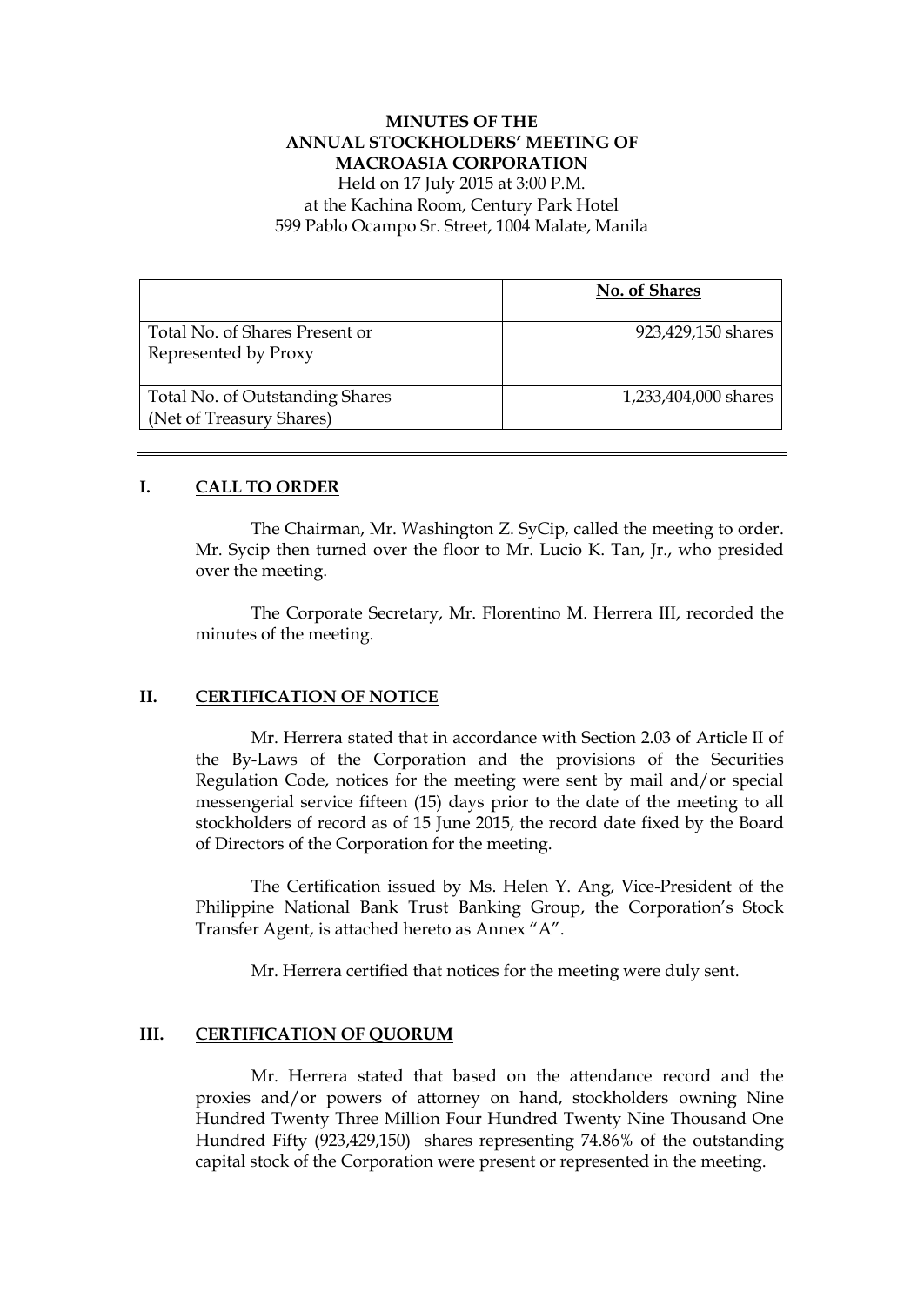Mr. Herrera certified that a quorum existed for the valid transaction of business.

#### **IV. APPROVAL OF MINUTES OF PREVIOUS MEETING**

Mr. Tan then proceeded to the next item in the Agenda, which pertains to the reading and approval of the Minutes of the Annual Stockholders' Meeting held on 18 July 2014.

Upon motion duly made and seconded, the stockholders approved the Minutes of the Annual Stockholders' Meeting held on 18 July 2014.

#### **V. MANAGEMENT REPORT**

The Corporation's President, Mr. Joseph T. Chua, reported on the results of operations of the Corporation and its subsidiaries for the year ended 31 December 2014. A copy of the President's Report is attached hereto as Annex "B".

The Corporation's Chief Financial Officer, Mr. Amador T. Sendin, presented the Financial Report. A copy of the Financial Report is attached hereto as Annex "C".

 After the foregoing discussion and upon motion duly made and seconded, the stockholders approved the President's Report and the Financial Report.

#### **VI. APPROVAL OF THE AUDITED FINANCIAL STATEMENTS FOR THE YEAR ENDED 31 DECEMBER 2014 .**

Upon motion duly made and seconded, the stockholders approved the Audited Financial Statements of the Corporation for the year ended 31 December 2014.

### **VII. APPROVAL, CONFIRMATION AND RATIFICATION OF ALL ACTS, PROCEEDINGS AND RESOLUTIONS OF THE BOARD OF DIRECTORS AND MANAGEMENT .**

Mr. Tan then proceeded to the next item on the Agenda, which pertains to the approval, confirmation and ratification of all acts, proceedings and resolutions of the Board of Directors and Management of the Corporation since the last Annual Stockholders' Meeting held on 18 July 2014.

Upon motion duly made and seconded, the stockholders approved the following resolution: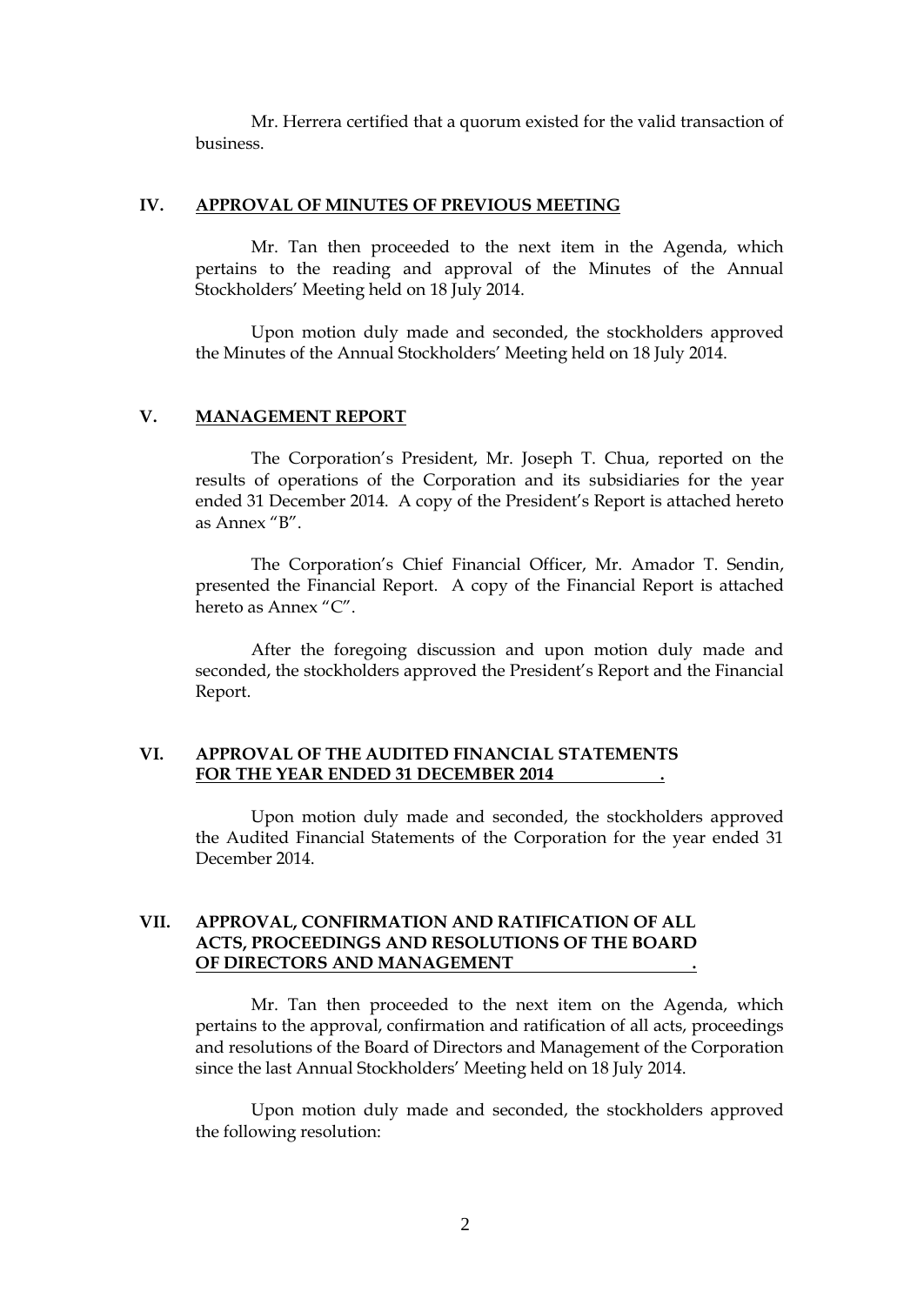"**RESOLVED**, That all acts, proceedings and resolutions of the Board of Directors and of Management since the last Annual Stockholders' Meeting held on 18 July 2014 up to today's meeting be, as they are hereby approved, confirmed and ratified."

#### **VIII. AMENDMENT OF ARTICLES OF INCORPORATION**

Mr. Herrera informed the stockholders that the Board of Directors approved the amendment to the Sixth Article of the Articles of Incorporation to increase the number of directors from nine (9) to eleven (11).

After discussion and upon motion duly made and seconded, the stockholders representing at least 2/3 of the outstanding capital stock of the Corporation, approved the following resolutions:

**"RESOLVED**, That the Sixth Article of the Articles of Incorporation of the Corporation be, as it is hereby amended to increase the number of directors from Nine (9) to Eleven (11);

**"RESOLVED FURTHER**, That the President, Corporate Secretary, and other proper officers of the Corporation be, as they are hereby authorized to sign, execute, deliver, and file any and all necessary documents with the Securities and Exchange Commission and perform all acts and deeds as may be necessary or appropriate to fully implement the foregoing resolution."

#### **IX. AMENDMENT OF BY-LAWS**

Mr. Herrera informed the stockholders that the Board of Directors approved the following amendments to the By-Laws: (i) to reflect the abolition of the position of Vice-Chairman and in view thereof, the deletion of any and all references to the position of Vice-Chairman in Article II, Section 2.05 and Article V, Section 5.01 of the By-Laws; (ii) to include a provision in Article V of the By-Laws creating the position of Co Chairman; (iii) to reflect in Article V, Section 5.02 that the Chairman shall be the Chief Executive Officer of the Corporation and to specify his powers and duties; and (iv) to reflect in Article V, Section 5.03 reflect that the President shall be the Chief Operating Officer of the Corporation and to specify his powers and duties.

After discussion and upon motion duly made and seconded, the stockholders representing at least majority of the outstanding capital stock of the Corporation, approved the following resolutions: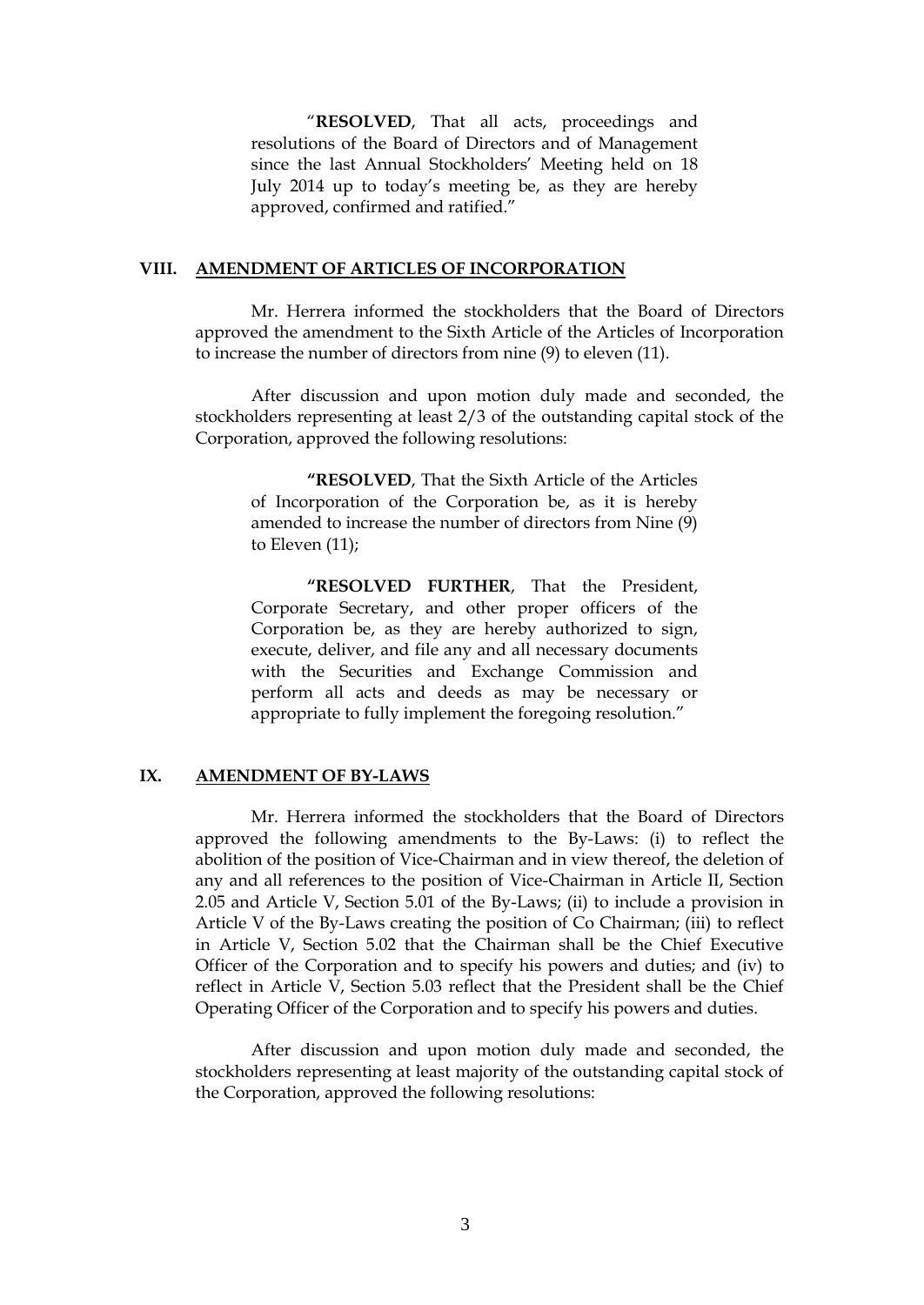#### **Article II, Section 2.05, Article V, Section 5.01 and Article V, Section 5.02 (b)**

"**RESOLVED**, That the By-Laws of the Corporation be, as it is hereby amended to delete any and all references to the position of Vice-Chairman in Article II, Section 2.05 and Article V, Section 5.01 of the By-laws;

**"RESOLVED FURTHER**, That the following provision be, as it is hereby incorporated as Article V, Section 5.02 (b) of the By-laws, creating the position of Co-Chairman:

*"Co-Chairman - The Co-Chairman shall perform the duties and responsibilities of the Chairman whenever the latter is unavailable."*

"**RESOLVED FINALLY**, That the President, Corporate Secretary, and other proper officers of the Corporation be, as they are hereby authorized to sign, execute, deliver, and file any and all necessary documents with the Securities and Exchange Commission and perform all acts and deeds as may be necessary or appropriate to fully implement the foregoing resolutions."

## **Article V, Section 5.02 and Article V, Section 5.03**

"**RESOLVED**, That Article V, Section 5.02 of the By-Laws be, as it is hereby amended to reflect that the Chairman shall be the Chief Executive Officer of the Corporation and to specify his powers and duties;

"**RESOLVED FURTHER,** That Article V, Section 5.03 of the By-Laws be, as it is hereby amended to reflect that the President shall be the Chief Operating Officer of the Corporation and to specify his powers and duties;

"**RESOLVED FINALLY**, That the President, Corporate Secretary, and other proper officers of the Corporation be, as they are hereby authorized to sign, execute, deliver, and file any and all necessary documents with the Securities and Exchange Commission and perform all acts and deeds as may be necessary or appropriate to fully implement the foregoing resolutions."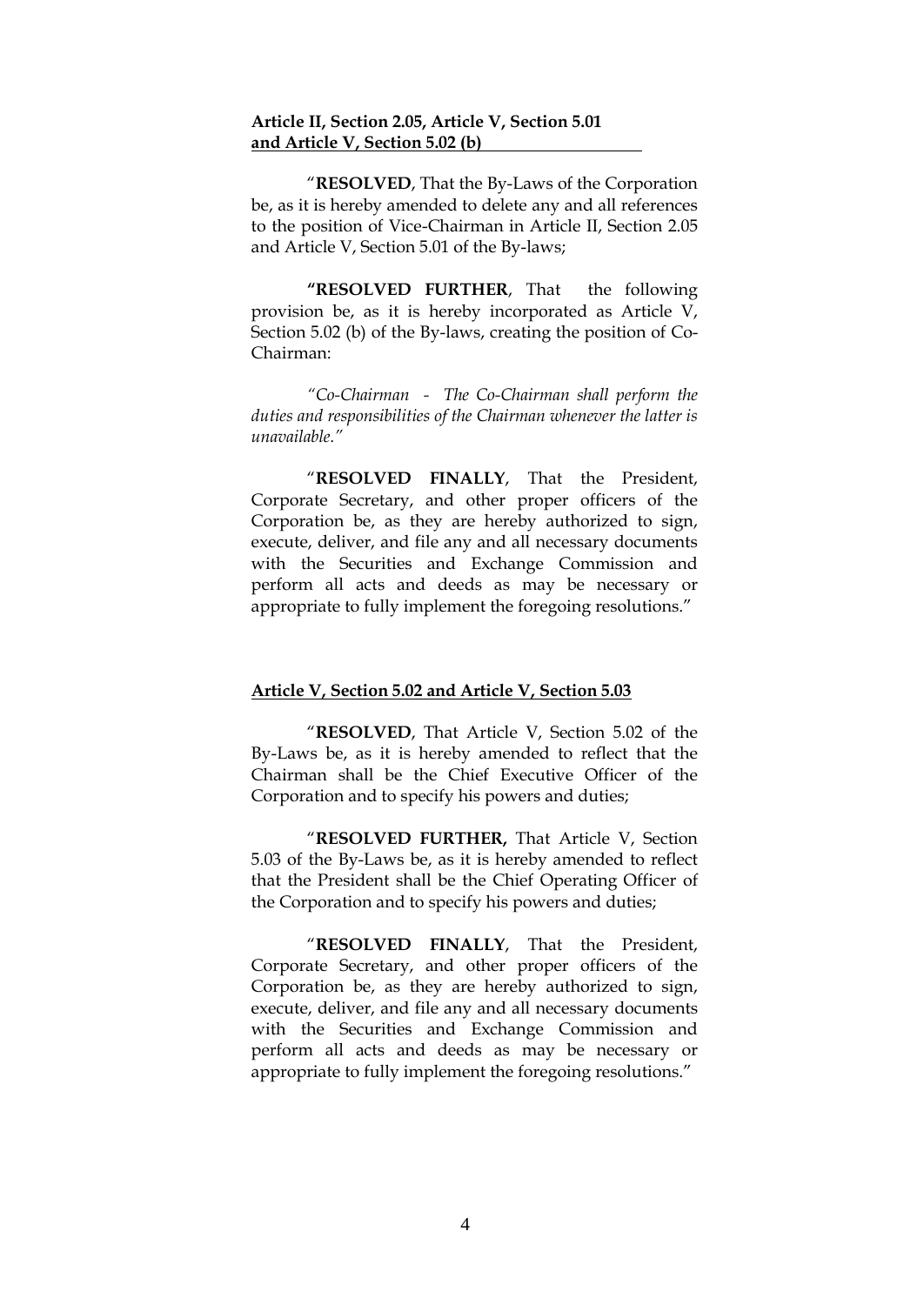#### **X. ELECTION OF DIRECTORS**

Mr. Tan stated that the Articles of Incorporation provides for nine (9) directors, two (2) of whom are required to be Independent Directors.

Mr. Herrera thereafter explained that under the Corporation's By-Laws and Manual on Corporate Governance, the nomination of the Corporation's directors shall be conducted by the Nomination Committee prior to the Annual Stockholders' Meeting. All recommendations were signed by the nominating stockholders together with the acceptance and conformity of the nominees and were submitted to the Nomination Committee and the Corporate Secretary at least thirty (30) days before the date of the actual meeting.

The Nomination Committee thereafter pre-screened the qualifications and prepared a Final List of Candidates for directors.

Based on the Final List of Candidates for directors as determined by the Corporation's Nomination Committee, and as disclosed in the Corporation's Information Statement, the following were elected Directors of the Corporation to serve as such for the ensuing year and until the election and qualification of their successors:

- 1. Lucio C. Tan
- 2. Carmen K. Tan
- 3. Washington Z. Sycip
- 4. Lucio K. Tan, Jr.
- 5. Michael G. Tan
- 6. Joseph T. Chua
- 7. Jaime J. Bautista
- 8. Johnip G. Cua (Independent Director)
- 9. Ben C. Tiu (Independent Director)

#### **XI. APPOINTMENT OF EXTERNAL AUDITOR**

The Chairman then proceeded to the next item on the Agenda, which pertains to the appointment of the external auditor of the Corporation for the ensuing year.

Upon motion duly made and seconded, SGV & Co. was unanimously appointed as the external auditor of the Corporation for the ensuing year.

#### **XII. ADJOURNMENT**

There being no further business to transact, upon motion duly made and seconded, the meeting was adjourned.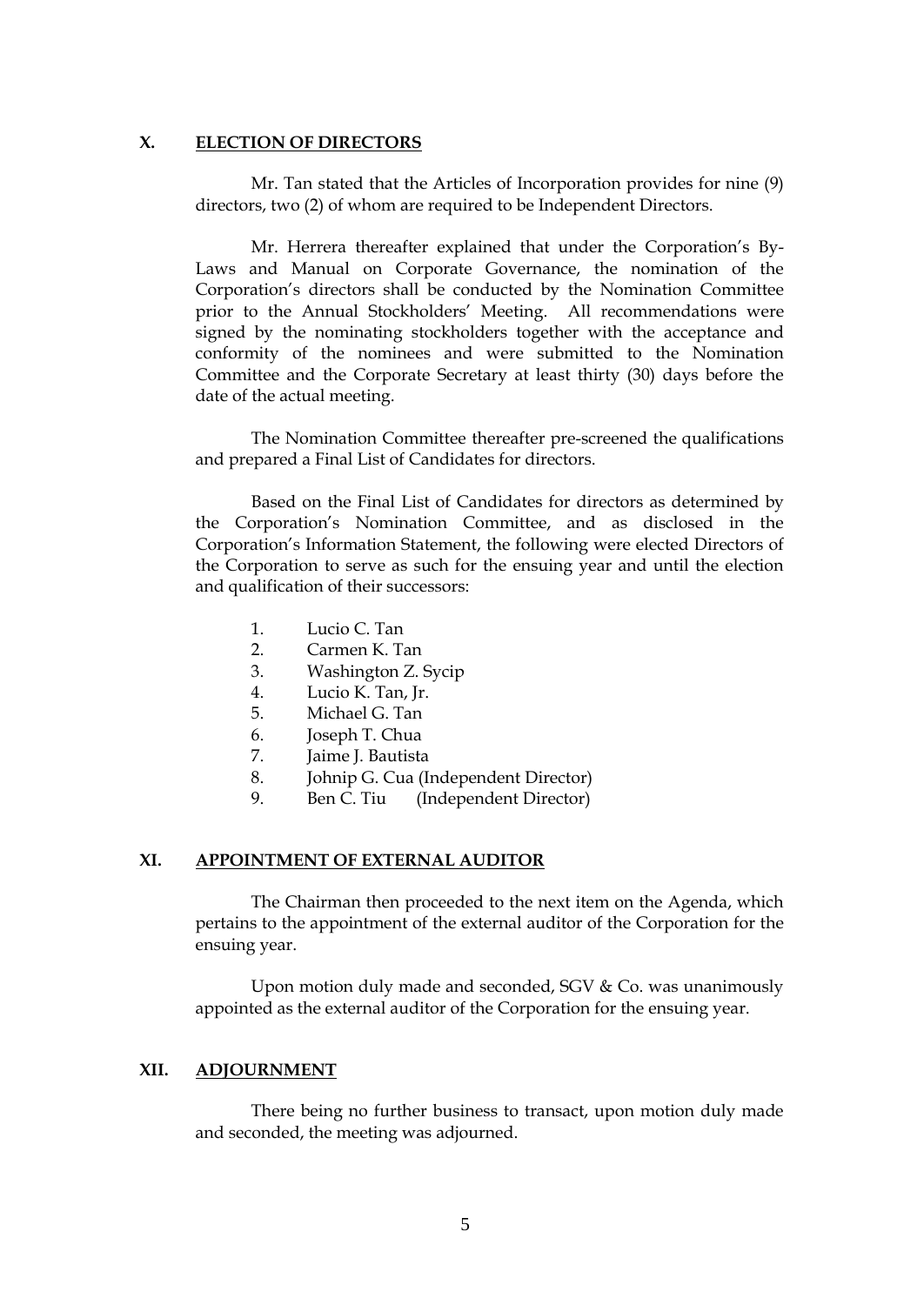# CERTIFIED CORRECT:

 **FLORENTINO M. HERRERA III** Corporate Secretary

**ATTEST:**

**WASHINGTON Z. SYCIP** Chairman

ash min 071715 LTC USB3/MAC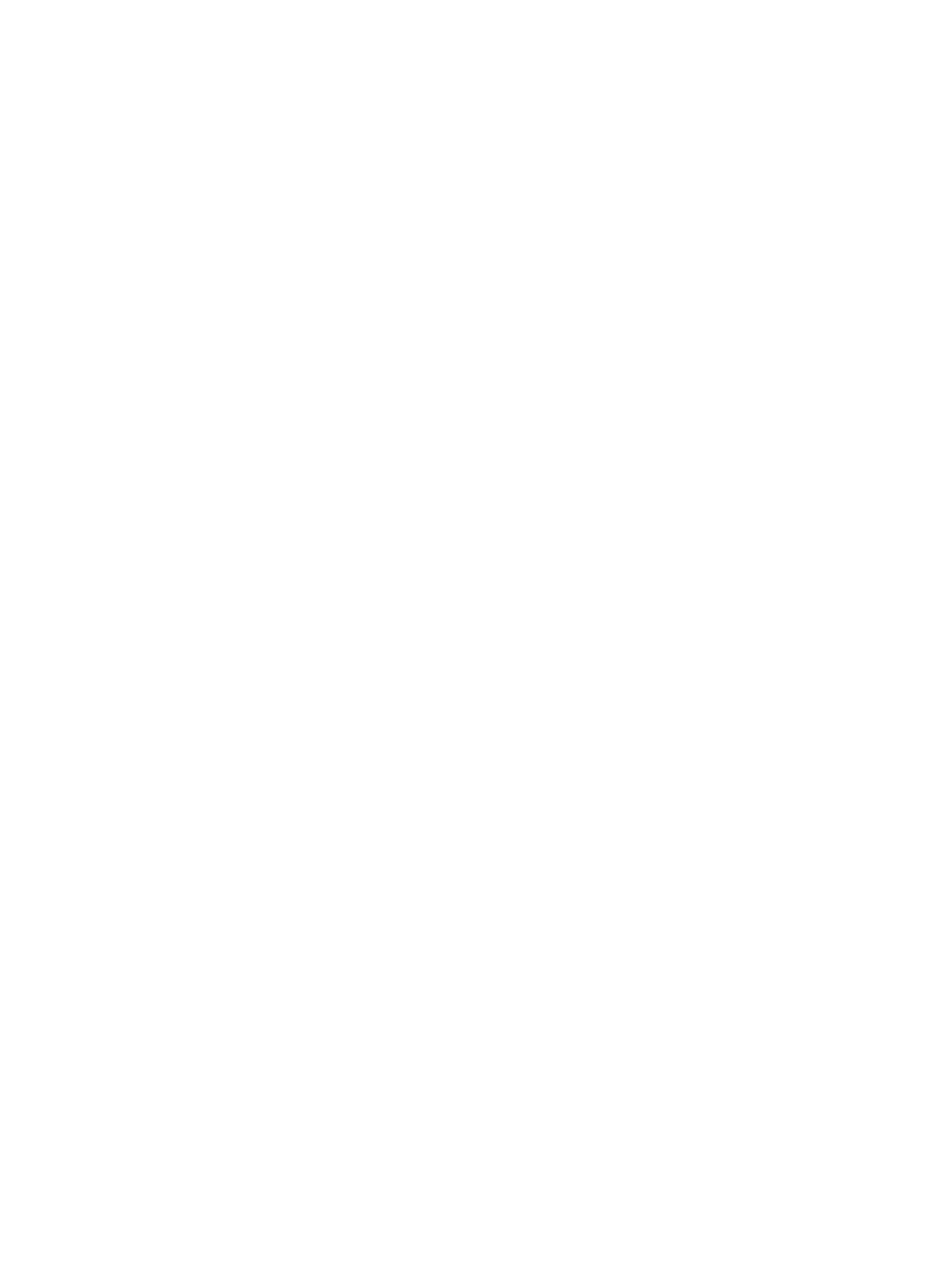# **ANNEX "B"**

**ASM 2015**

# *PRESIDENT'S MESSAGE: ANNUAL REPORT 2014*

# **Dear Stakeholders of MacroAsia,**

Year 2014 speaks of growth, turnaround performance and expansion for the MacroAsia Group, within the context of macroeconomic stability and continuing improvements in our country as a whole.

As a Group, we are better-positioned in our markets, and apparently appreciated by our clients and other stakeholders, as we turn two decades of doing business under the name "MacroAsia Corporation" by November 2015. Focusing on three core business units that we have, let me cite some indicators in 2014:

 **MRO**: Lufthansa Technik Philippines, our biggest investment, has returned to profitability after two challenging years of refocusing its business strategies. For line maintenance, LTP helped Philippine Airlines maintain a record high Technical Maintenance On time Performance (OTP). In 2014, LTP was able to reach an average of 99.24% OTP for PAL aircraft maintenance originals. This is an improvement from the average 99.11% OTP in 2013. LTP maintained a total of 44 aircraft from the fleet of PAL and PAL Express as of December 2014.

Today, LTP is assured of its business with key clients, marked by a 2-year contract signed for base and heavy maintenance with PAL, as well as an exclusive longterm agreement with Qantas Airways for the base and heavy maintenance of the 12 Airbus A380s of Qantas. LTP is also doing the cabin modification of Lufthansa's A340s, and is slated to do the checks for Lufthansa's A380s as well. With these developments, LTP is upgrading its capability to do heavy maintenance for the A380s, with a second A380 hangar coming into operation by November 2015.

- **CATERING**: MacroAsia Catering Services, has stayed its course as a caterer of choice, keeping its share of the foreign airlines market in NAIA above 60%. Its On Time Performance Record for the servicing of its clients in 2014 is 100%. More than this, its citations and awards were numerous, among which are:
	- 1. Excellence in Catering Award for Singapore Airline (2<sup>nd</sup> Best Caterer within the worldwide network of providers of Singapore Airlines);
	- 2. ANA's "Gold Awardee, Best Short Haul Caterer 2013" covering the entire short haul network of ANA, outperforming over 15 stations worldwide (2<sup>nd</sup> consecutive award); and
	- 3. "Gold Award" from Cathay Pacific under the 2014 and 2013 Caterers' Performance Recognition Program (CPRP). In 2012, MACS was given the Diamond Award.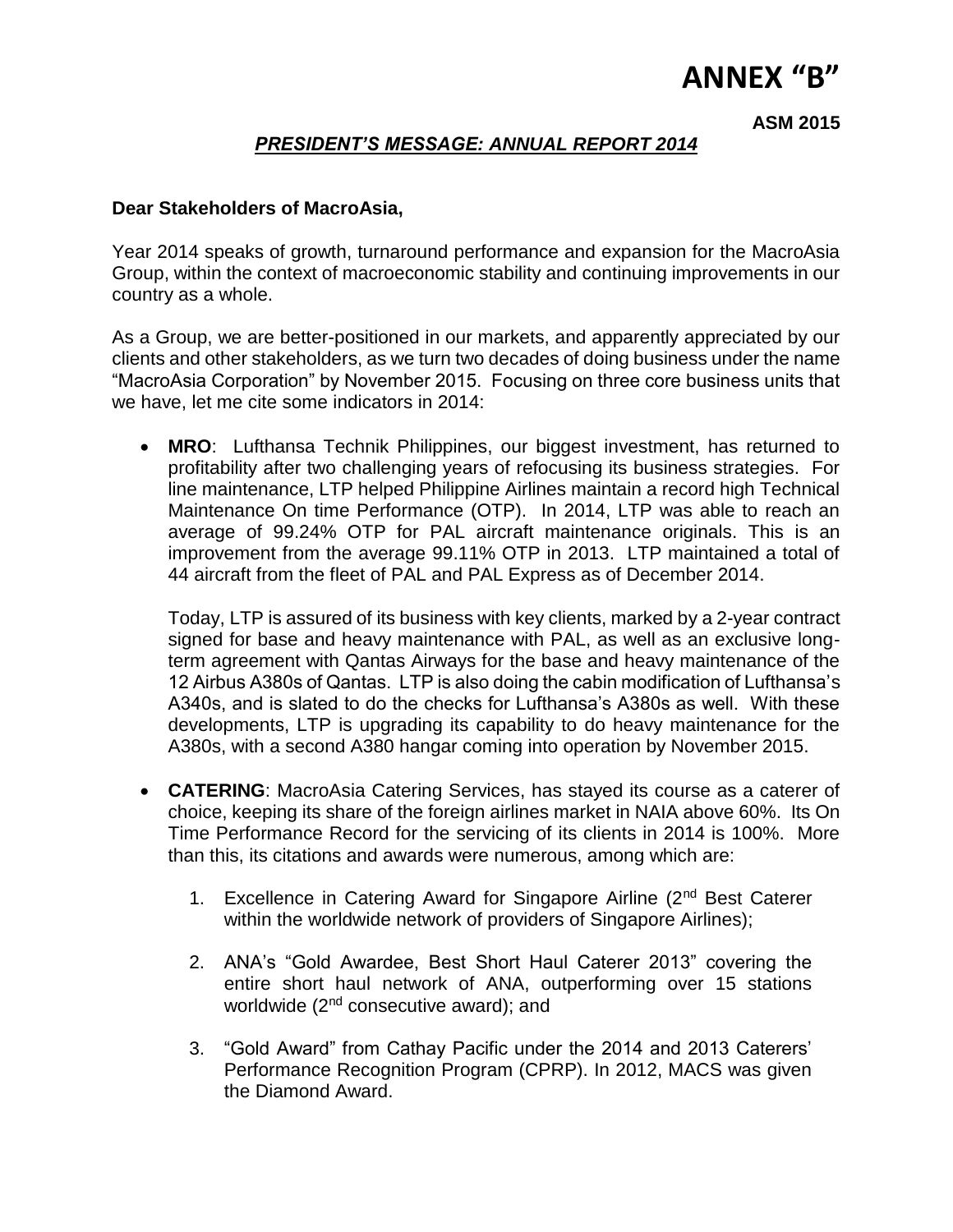In 2014, MacroAsia Catering won the tender for the food services management of Asian Development Bank, a prestigious client, bagging a 3-year contract for this account. It has also grown its food business for non-airline clients, like BPOs and casinos. It is often the first choice in NAIA to service VVIP flights, for top dignitaries of the US, France, Spain, Australia, and Germany to name a few countries. Today, it is expanding its production capability through a catering subsidiary that will operate a new catering facility outside NAIA.

 **GROUND HANDLING**: MacroAsia Airport Services has completed in 2014 its program to further grow its capability through the acquisition of several ground support equipment (GSE), including the construction of its own motorpool inside NAIA's General Aviation Area.

It is the only ground handler in the airport whose services are rendered in NAIA Terminal 1, 2 and 3. This subsidiary is now serving Philippine Airlines/PALEx in Terminal 2 and 3, and Cebu Pacific in Terminal 3. Cebu Pacific engaged MacroAsia as a service provider for its foreign-bound flights in NAIA starting in 2014. MacroAsia feels honored for this fete of being a service provider for the two major local airlines of the country, underscoring the professionalism and competitiveness of our services and workforce in ground handling.

MacroAsia Airport Services was also recognized as the "Highest Quality Service Provider for the 2nd Quarter of 2014" among the ground handling companies in South East Asia that provide services to Korean Air.

# *Gratitude*

Our operating teams have continually sought ways to expand our Group's ability to generate shareholder value. We remained motivated by the goals that we have set for our stakeholders, always keeping the attitude to do things well, even beyond expectations despite the challenges in our operating environment. Our workforce has remained unionfree, constant and engaged, though we are faced with the onslaught of talent-seekers abroad.

However, we could have not reached where we are today, without your untiring support through the years.

On behalf of management and the operating teams, I thank all of you for your trust and confidence, and for providing the constant inspiration for us to give our best always.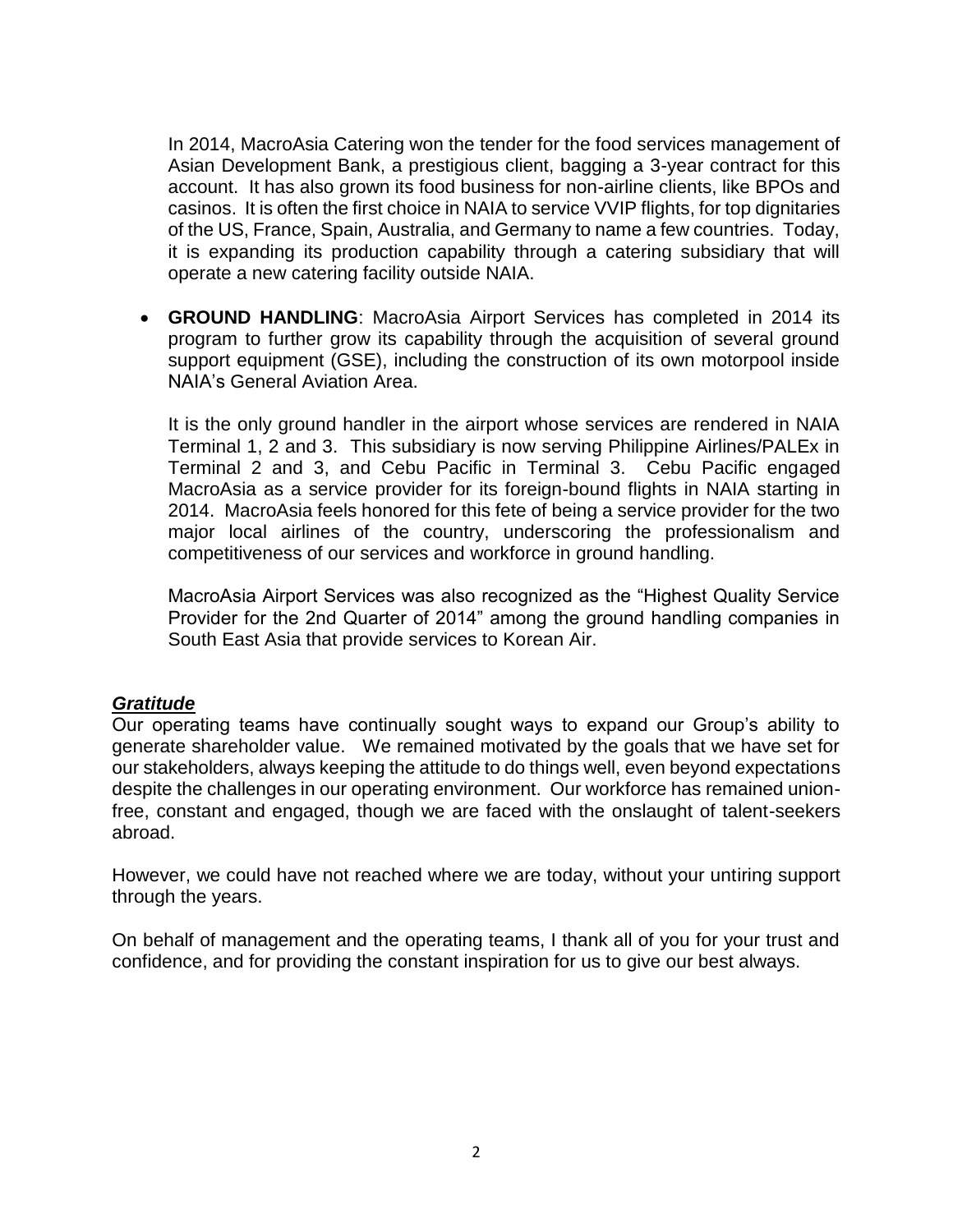# **ANNEX "C"**

## **CFO'S 2014 FINANCIAL REPORT:**

Dear Shareholders, Ladies and Gentlemen,

Our operating results last year, manifest the resilience and strength of our business models under trying conditions.

The detailed financial statements for 2014 are part of the Definitive Information Statement that has been distributed, and these can also be downloaded in our website, or in the PSE website. We also have a glossy annual report that contains the audited financial statements, and this is available at the entrance of this room.

Today, I will briefly dwell on some highlights of our operating results and financial condition.

# *Results of Operations:*

The Group is reporting a consolidated net income after tax of P121.9 million in 2014, reflecting a turnaround into profitability from the past two years' losses of P161 million and P180 million in 2013 and 2012, respectively.

There are two drivers for this profit growth in 2014. Firstly, our consolidated revenues grew from P1.6 billion in 2013, to P1.7 billion in 2014. Secondly, our largest investment, Lufthansa Technik Philippines, has returned to profitability after two years of successive losses.

I cite three segment contributors to the positive revenue development:

- 1. Firstly, MacroAsia Catering Revenues from this subsidiary contributed 61% of the total consolidated revenues, and for the first time, catering revenues exceeded one billion pesos since this business started operations in 1998. From revenues of P992 million in 2013, MacroAsia Catering had P1.05 billion revenues in 2014, driven by the growth in its non-airline catering business.
- 2. Secondly, ground handling revenues also rose from P413 million in 2013 to P441 million in 2014, driven partly by our servicing of Cebu Pacific in NAIA Terminal 3 as a new client for passenger check-in services of 5J's international flights. In addition, our ground handling company also benefited from the increase in flights of clients, like All Nippon Airways.
- 3. Thirdly, mining Services or Exploratory Drilling Services Revenues rose from P 7.8 million in 2013 to P34 million in 2014, derived from the provision of nickel exploration services to third party clients.

On the cost side, we note that the group posted an increase of P99 million in its direct costs, from  $E1.23$  billion in 2013 to  $E1.33$  billion in 2014. In addition, General and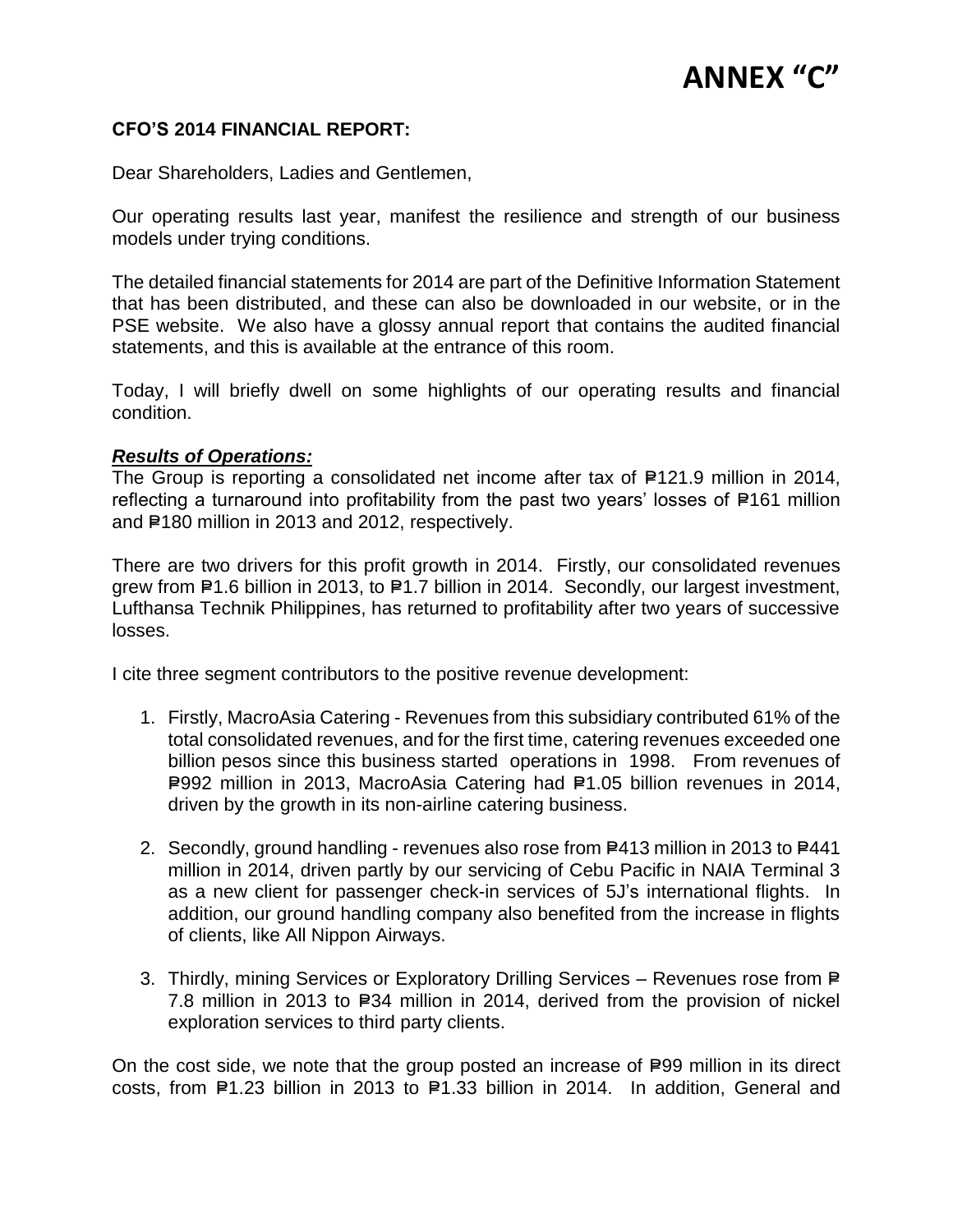administrative expenses amounting to  $E376$  million in 2013 increased by 14%, to  $E428$ million in 2014.

Our direct costs are driven basically by business volume growth and personnel-related expenses. As a group with a staff strength of about 3,726 warm bodies by end of 2014, mandated wage increases impacted on the personnel cost, especially as we run 3 shifts on a 24/7 basis in most business units.

Another external factor that contributed to the rise in cost, which may also be viewed more as an accounting item impacting on the P&L, is the effect of BIR Revenue Memorandum Circular 54-14, particularly on the excess Input VAT of MacroAsia Catering as we took the conservative stance of writing-off about P40.6M Input VAT, while providing in our books, additional allowance for uncollectibility amounting to P43M. Taking into account what has already been provided, our 2014 profit and loss results would have been higher by P43M, if not for this BIR RMC. MacroAsia Catering today continues to provide today for the balance of P43M Input VAT that is subject to pending Tax Credit applications before the issuance of the BIR RMC.

The booster in our profit and loss statement though is the return of LTP into profitability: from a Net Loss of P538.5M in 2013 to a Net Income of P 226.4M in 2014. This turnaround is a story of a successful strategy shift, from LTP's lesser reliance on line maintenance revenues towards the more difficult but diverse base maintenance revenues, capped by an increased capacity and competency to do heavy base maintenance for A380 aircraft.

If we include with the Net Income, other items that bypass the income statement because they have not been realized, like unrealized holding gain or loss from available for sale securities and foreign currency translation gains or losses, MacroAsia's Consolidated Comprehensive Income for 2014 is P221.7 million, compared to a Comprehensive Loss of P<sub>185.8</sub> million in 2013.

# *Financial Position and Cash Utilization:*

With the positive results from operations, our total consolidated assets in 2014 grew to P3.3 billion, which is higher by 8% compared to P3.1 billion in 2013.

However, total cash and cash equivalents decreased to P681 million in 2014, a decline of 21% from previous year's P867 million, primarily due to key investments such as:

- P33M for a new motorpool/maintenance facility for ground handling;
- P30M for new ground support equipment;
- P89M, as part of the investments for a waterworks system project in Solano, which is designed to treat surface water from the Magat River and distribute about 10 million liters of treated water per day to household and business establishments in the town; and